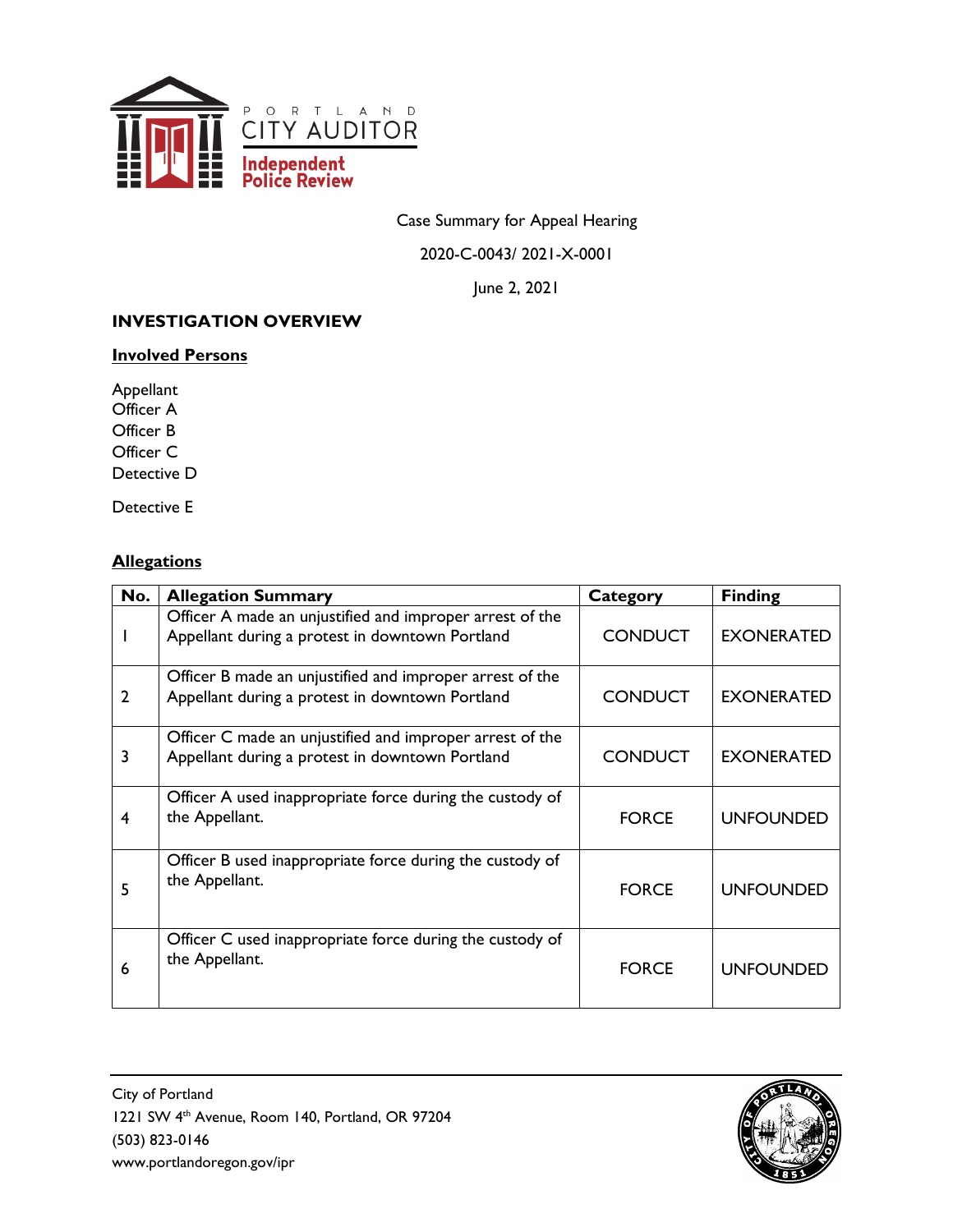| Officer B wrote an inaccurate report in relation to the<br>arrest of the Appellant. | <b>PROCEDURE</b> | <b>UNFOUNDED</b> |
|-------------------------------------------------------------------------------------|------------------|------------------|
| Officer B made the decision to arrest the Appellant on                              | <b>DISPARATE</b> | <b>NOT</b>       |
| the basis of race.                                                                  | <b>TREATMENT</b> | <b>SUSTAINED</b> |

## **Incident/Complaint Summary**

On August 17, 2019, large protest and counter protest events occurred in Portland organized by a variety of groups including PopMob, Patriot Prayer, Portland Democratic Socialists of America, and an individual named Joe Biggs (a Florida man associated in media reports with the Proud Boys). These events were set to begin at varying times throughout the day starting at approximately 0930. Appellant was arrested near the intersection of SW 3<sup>rd</sup> Avenue and SW Oak Streets in downtown Portland at approximately 1450 that afternoon. Appellant was given a citation for Disorderly Conduct II and released.

On February 12, 2020, The City of Portland Risk Management office received a copy of a tort claim notice sent by Appellant's attorney alleging that Appellant's arrest violated her constitutional rights. IPR opened an investigation based on the tort claim notice and reached out several times to schedule an interview with Appellant. The Investigator was not successful in obtaining an interview and the investigation proceeded based on the information in Appellant's tort claim notice. After the case had been submitted for review in June 2020, Appellant's attorney agreed to an interview and the investigation was reopened.

### **Summary Interviews**

### **Appellant**

Appellant said that earlier in the day she had marched with a group on the east side of Portland where a female officer told her to get back onto the sidewalk or be arrested. Appellant returned to the sidewalk immediately and was not arrested. She stated, later in the day, she was walking northbound across SW Oak Street at SW 3<sup>rd</sup> Avenue in the crosswalk with a green light at the time of her arrest. She danced for no longer than 10 seconds and was live streaming on Facebook at the time she stopped to dance. She stopped to dance because the song "Fuck the Police" by NWA came on and had finished dancing and was on the sidewalk when officers arrested her. When asked why she thought she was arrested, Appellant said it was possibly related to seeing Officer B earlier in the day and telling him to jump off a bridge. She additionally articulated a belief that her Black Lives Matter clothing and dancing to "Fuck the Police" may have played a role. Because Officer B is a white male police officer, and because Complainant believes Officer B's uniform may have had a flag with a blue stripe on it signifying "blue lives matter," Appellant believes an objection to her clothing and speech, both of which related to "Black Lives Matter," may have motivated Officer B to arrest her. Appellant also stated that Officer B arrested her because he thought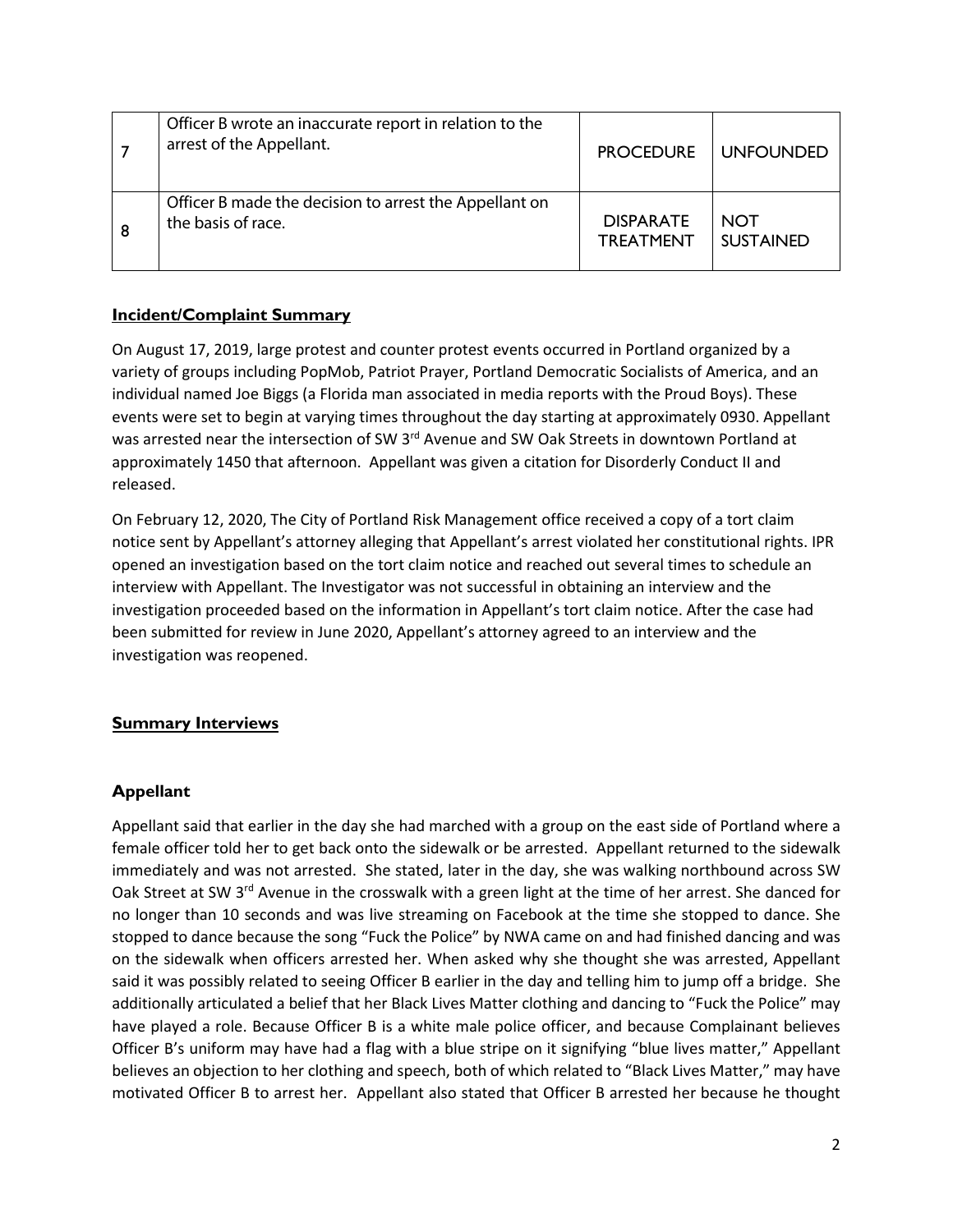she was impeding traffic and that race was likely a motivating factor in her arrest because there were a large number of white people in the street at the time of Complainant's arrest who were not arrested. Appellant said when Officers A and B took her arms, they exerted downward pressure in a way that gave her no choice but to get down on the ground, that Officers got her to the ground quickly, but not so forcefully that her head bounced off the ground, and that her cheek hurt for a day or two after the arrest but it was not bad enough to seek medical attention. Appellant also reported pain in her shoulder. Appellant said she recalls other people walking in the street at the time of her arrest, but other people were not engaged in dancing or singing that would have attracted as much attention.

#### **Officer A**

Officer A recalled that on August 17, 2019 he was assigned to an RRT squad tasked with ensuring various groups of protesters did not clash with one another, as well as protecting safety of protesters by ensuring they stayed out of the street. Officer A recalled the RRT vehicle traveling westbound on SW Oak Street from SW 2<sup>nd</sup> Avenue when he observed Appellant in the middle of the street. Officer A stated there was a sound truck which passed through the area immediately prior and all the other protesters cleared the street while Complainant was in the middle of the street twerking. Officer A stated the probable cause for arresting Appellant was Appellant was blocking traffic which didn't allow the RRT vehicle to move down the street when there was a green light. Officer A recalled Officer B had Appellant's left arm and he had Appellant's right arm and Appellant repeatedly asked why she was under arrest and he recalls explaining it to her. Officer A stated he did not use force and did not observe anything in the course of Appellant's arrest which caused him concern Appellant may be injured. Officer A recalled asking Appellant if she needed medical help but Appellant declined. Officer A recalled previous times that same day his group could have arrested Appellant blocking traffic on the east side of Portland but that they did not arrest her those previous times due to crowd dynamics. Officer A stated he and Officer B were traveling at the front of the RRT vehicle and therefore saw Appellant blocking traffic prior to other officers in their unit.

#### **Officer B**

Officer B recalled arriving at the location of SW 3<sup>rd</sup> Avenue and SW Oak Streets a few seconds before initiating Appellant's arrest. Officer B stated there was a sound truck traveling immediately behind the RRT vehicle his group was traveling on. Officer B recalled sound trucks giving orders for several hours to keep the streets open and if protesters impeded traffic they would be arrested. Officer B stated that as the RRT vehicle traveled westbound on SW Oak Street approaching SW 3<sup>rd</sup> Avenue he recalled Appellant approximately 10 yards east of the crosswalk "dancing and flipping us off." Officer B recalled making the decision to arrest Appellant for Disorderly Conduct II. Officer B stated he recalled that as the RRT vehicle approached Appellant's location the majority of people who had been in the street got out of the street but Appellant remained in the street in a manner that prevented the RRT vehicle from passing. Officer B stated the probable cause to arrest Appellant was that Appellant was "in the street impeding traffic." Officer B recalled that as he and Officer A approached Appellant she tried to return to the crowd and as Appellant reached the sidewalk he and Officer A caught up to her, grabbed her arms, and told Appellant she was under arrest. Officer B described Appellant as "yelling and screaming but . . . cooperative." Officer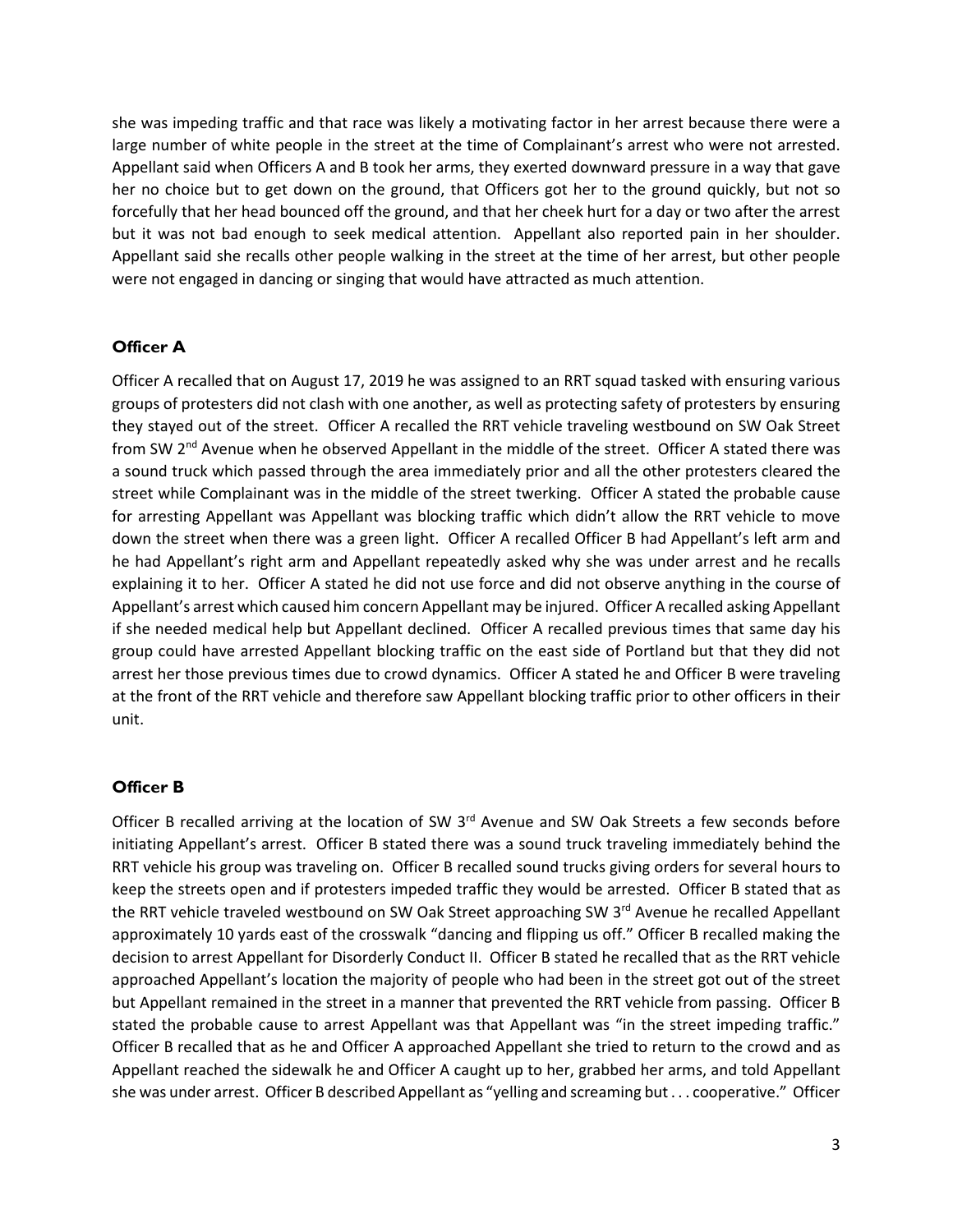B recalled Appellant lowered herself to the ground and stated he did not use force. Officer B recalled telling Complainant she was being arrested for impeding traffic and stated he asked Appellant several times whether she was injured and did not recall Appellant answering. Officer B stated RRT units have fire paramedics with them and he had a paramedic ask Appellant if she was injured but he recalls Appellant yelling and cursing at the paramedic but not responding as to whether she was injured. Officer B did not recall Appellant appearing injured in any way.

## **Officer C**

Officer C was assigned to an RRT team supervised by Detective D. Officer C recalled the overall mission of his RRT squad that day as follows:

". . . to protect life and protect human safety. So, the first goal is to just try to keep them from fighting each other. And then we're also looking at protecting constitutional rights, making sure people have the opportunity to speak what they want to say and to gather and assemble as well as protecting property and generally enforcing laws and order."

Officer C stated he recalls the RRT vehicle he was riding on was traveling westbound on SW Oak between SW 2<sup>nd</sup> Avenue and SW 3<sup>rd</sup> Avenue when he first observed Appellant. Officer C stated at that point in time officers were trying to keep the streets open to vehicle traffic and a sound truck was in the area announcing that message frequently. Officer C stated he believes a sound truck had passed through the area shortly before his arrival on the scene and described that there were a couple hundred protesters along that block and the vast majority were staying on the sidewalk and following traffic signals. Officer C observed Appellant enter SW Oak in the middle of the block, outside of a crosswalk, in front of the RRT vehicle and begin ". . . twerking with her back to us, looking over her shoulder directly at us, and that's why our car stopped was because there was a human being in the road in front of us." Officer C described that once officers started getting off the truck to arrest Appellant she tried to return to the crowd. Officer C additionally stated that a few moments prior, his group had a conversation with their team leader about making selective arrests and the group had gotten the go ahead from incident command to make arrests of people committing crimes in front of them if they had the resources. Officer C said he believes that either Officer A or Officer B wrote the main report and he provided more of a support role in Complainant's arrest. Officer C recalled Officers A and B took Appellant's hands and he recalled Appellant going to the ground such that it appeared Appellant either lost her balance or went down intentionally. Officer C did not recall observing any actions on the part of Officers A or B that appeared to be a use of force. Once Appellant was on the ground, Officer C described holding one of Appellant's hands on the small of her back while another officer obtained cuffs. Officer C recalled Appellant shouting questions such as "Why am I being arrested?" Once Appellant was handcuffed, Officer C described rolling her onto her side in a "... modified recovery position just so that it would be a bit more comfortable and easier to breathe." Officer C recalled asking Appellant if she was hurt and Appellant saying she was fine. Officer C additionally recalled Complainant refusing paramedics. Officer C helped walk Complainant to the field arrest team and returned to the line.

#### **Detective D**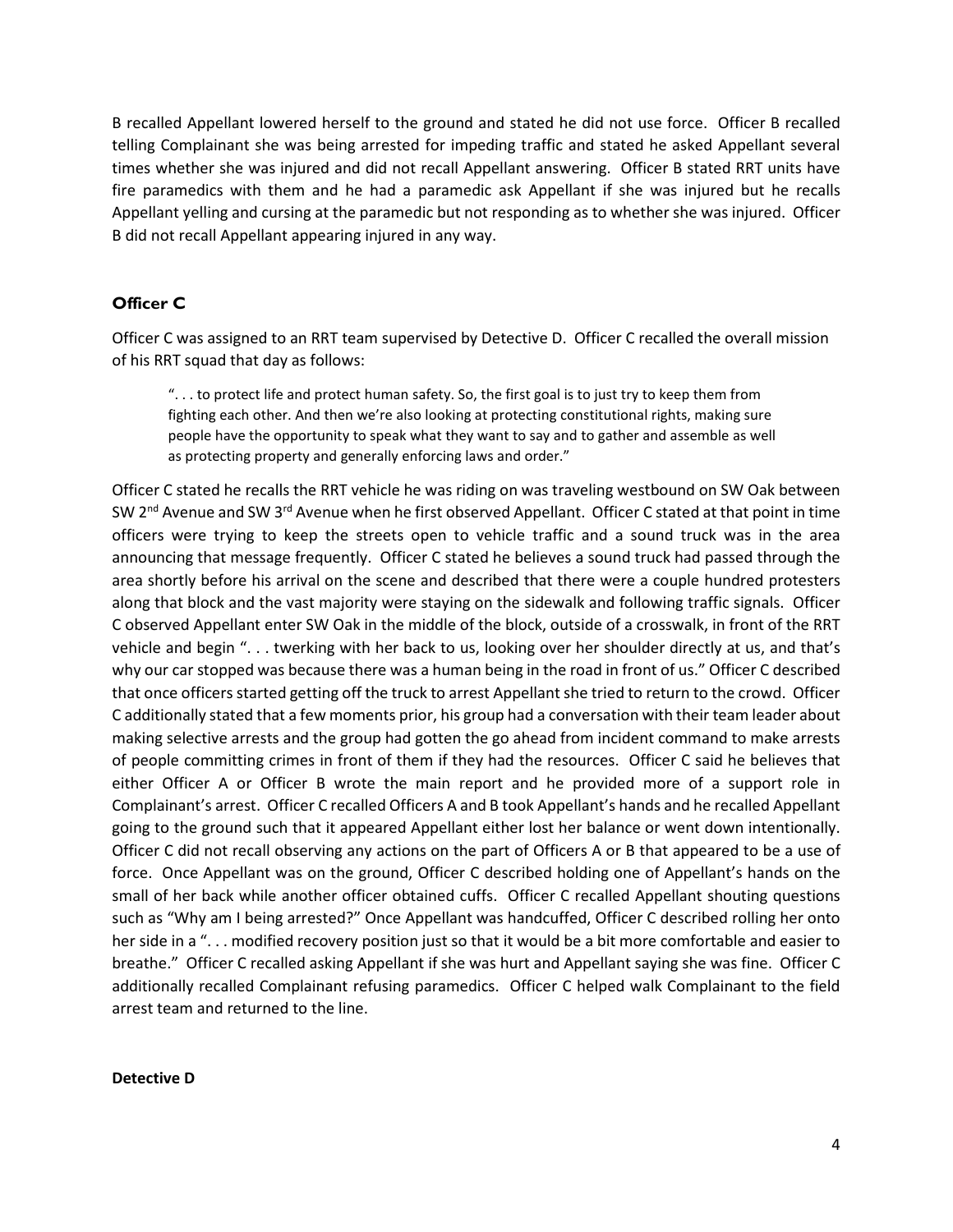On August 17, 2019 Detective D was working as an RRT Squad Leader and was not involved in the arrest of Appellant but was involved in the arrest of another individual at the same time and in the same area for blocking traffic. Detective D recalled that it's standard procedure, during a protest event, if officers observe someone committing a crime, and it's reasonable to make an arrest at the time, they do so. Detective D recalled that at the time of Appellant's arrest the majority of the protesters were on the sidewalk, so Appellant and the person Detective D was involved in arresting were apart from the crowd. Detective D recalled a concept from RRT training involving how a lone actor can inspire others to join them. In this case, Detective D stated that if more protesters entered the roadway it would have required significant force to remove them whereas it requires minimal force to remove a lone actor.

## **Detective E**

On August 17, 2019, Detective E was assigned to the Formal Arrest Team and tasked with interviewing individuals taken into custody arising from the planned protests that day. In that capacity, Detective E was located at the PPB Training Division facility near the Portland Airport. Detective E recalled being involved in two interviews on that day. Detective E recalled Complainant as cooperative and "talking about dancing in the middle of the street, dancing by police after being told to leave the street." Detective E specifically remembered Appellant "talking about the – I remember her saying something about some F Donald Trump song was her favorite song. . . and [he] remember[ed] her talking about hearing commands, that she had enough time to get off the street, but she was arrested prior to getting off the street."

### **Video and Photographs**

IPR obtained and reviewed several photos and videos as part of this investigation. This includes PPB video taken from the air within a 1-hour period of Complainant's arrest documenting activity in the vicinity of SW 3<sup>rd</sup> Avenue and SW Oak Streets as well as photos and videos found on social media and from local news stations.

| <b>Complaint Received:</b>      | 02/18/2020 |
|---------------------------------|------------|
| <b>Investigation Completed:</b> | 06/05/20   |
| Investigation Reopened:         | 06/24/20   |
| Investigation Completed:        | 09/03/2020 |
| <b>Findings Completed:</b>      | 10/16/2020 |
| Appeal Received:                | 11/19/2020 |

# **Findings and Definition of Findings**